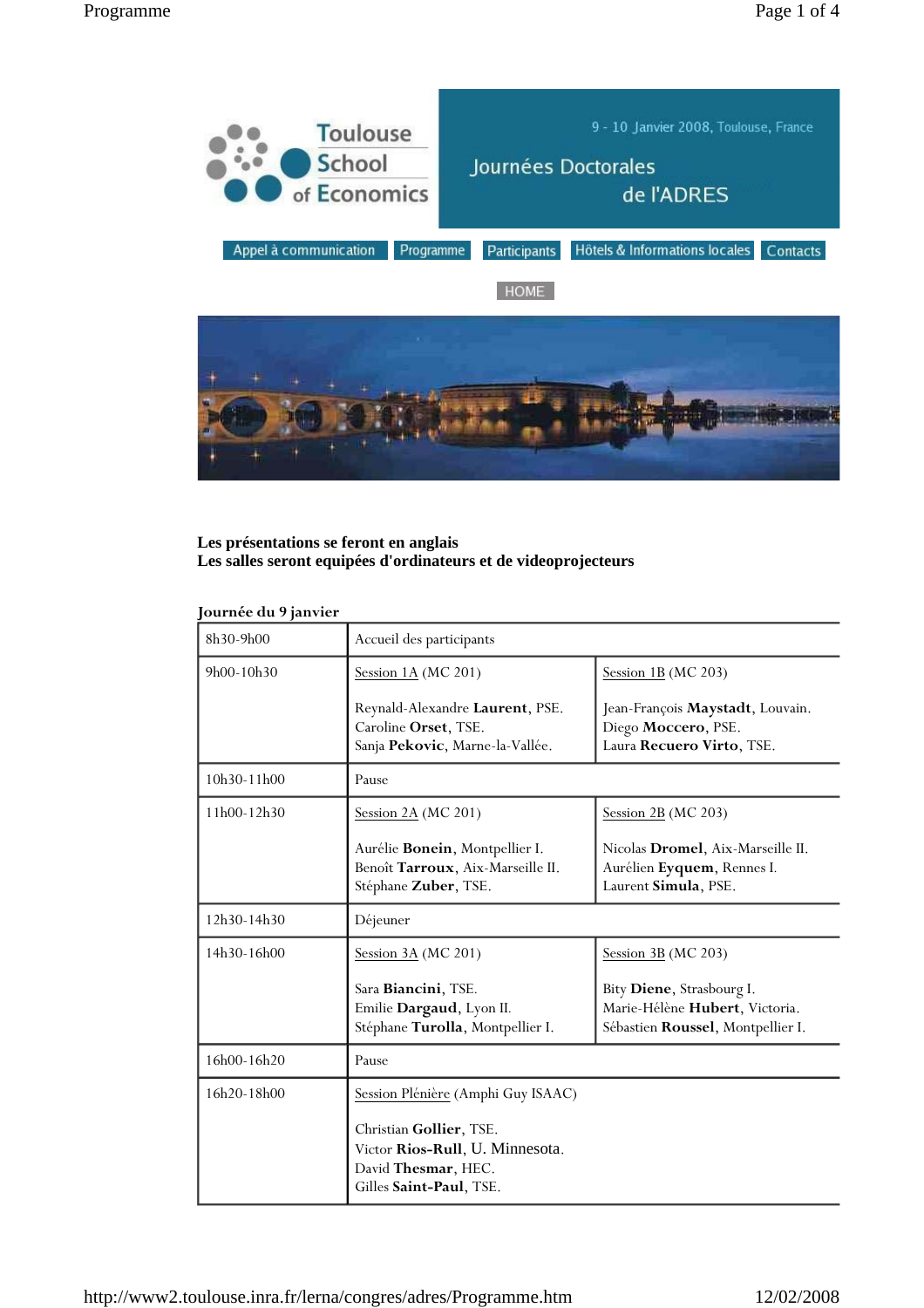| 18.14        |                                                                                            |                                                                                                                     |  |
|--------------|--------------------------------------------------------------------------------------------|---------------------------------------------------------------------------------------------------------------------|--|
| $9h00-10h30$ | Session $4A$ (MC 201)                                                                      | Session $4B$ (MC 203)                                                                                               |  |
|              | Brice Magdalou, Montpellier I<br>Florent Bresson, Clermont-Fd I.<br>Elodie Rouvière, INRA. | Olivier Baguelin, CEE.<br>Mohamed Ali Ben Halima, Lyon II.<br>Radoslava Nikolova, CREST.                            |  |
| 10h30-11h00  | Pause                                                                                      |                                                                                                                     |  |
| 11h00-12h30  | Session 5A (MC 201)                                                                        | Session 5B ( $MC$ 203)                                                                                              |  |
|              | Laurent Cavaignac, Perpignan.<br>Pierre-Eric Treyens, Montréal.<br>Muriel Travers, Brest.  | Karim <b>Barhoumi</b> , Aix Marseille II.<br>Vincent <b>Bouvatier</b> , Paris I.<br>Anissa <b>Naouar</b> , Paris X. |  |
| 12h30-14h30  | Déjeuner                                                                                   |                                                                                                                     |  |
| 14h30-16h00  | Session 6A (MC 201)                                                                        | Session $6B$ (MC 203)                                                                                               |  |
|              | Laure Athias, Paris I.<br>Marie Obidzinski, DGTPE.<br>François Tandé, IEP-Paris.           | Laure Jaunaux, Paris-Dauphine.<br>Sandrine Koissy-Kpein, Nantes.<br>Hélène Maisonnave, Nice.                        |  |

## **Journée du 10 janvier**

#### **Titre des contributions**

#### **Session 1A**

Reynald-Alexandre **Laurent**, PSE : *Imitation et innovation de produit avec différenciation par attributs.*

Caroline **Orset**, TSE : *Innovation and information acquisition under time inconsistency and uncertainty.*

Sanja **Pekovic**, Centre d'études de l'emploi & U. Marne-la-Vallée : *ISO 9000 Norm as a Club Good: Netwo Effect Evidence from the French Employer Survey.*

#### **Session 1B**

Jean-François Maystadt, CORE, U. C. Louvain : *Does inequality make us rebel? A renewed theoretical mode applied to South Mexico.*

Diego **Moccero**, PSE : *Monetary policy and inflation expectations in Latin America: Long-run effects and volatil spillovers.*

Laura **Recuero Virto**, TSE : *The determinants and impact of telecommunications reforms in developing countries.*

### **Session 2A**

Aurélie **Bonein**, LAMETA, U. Montpellier I : *Another experimental look at reciprocal behavior: Indirect reciprocity*

Benoît **Tarroux**, CSH, GREQAM-IDEP & U. Aix-Marseille II : *Robust Normative Comparisons of Socially Ris Situations*

Stéphane **Zuber**, TSE : *The aggregation of preferences: can we ignore the past?*

### **Session 2B**

Nicolas **Dromel**, CREST, GREQAM, U. Aix-Marseille II & THEMA, U. Cergy-Pontoise : *Stabilizing fisc policy with capital market imperfections.*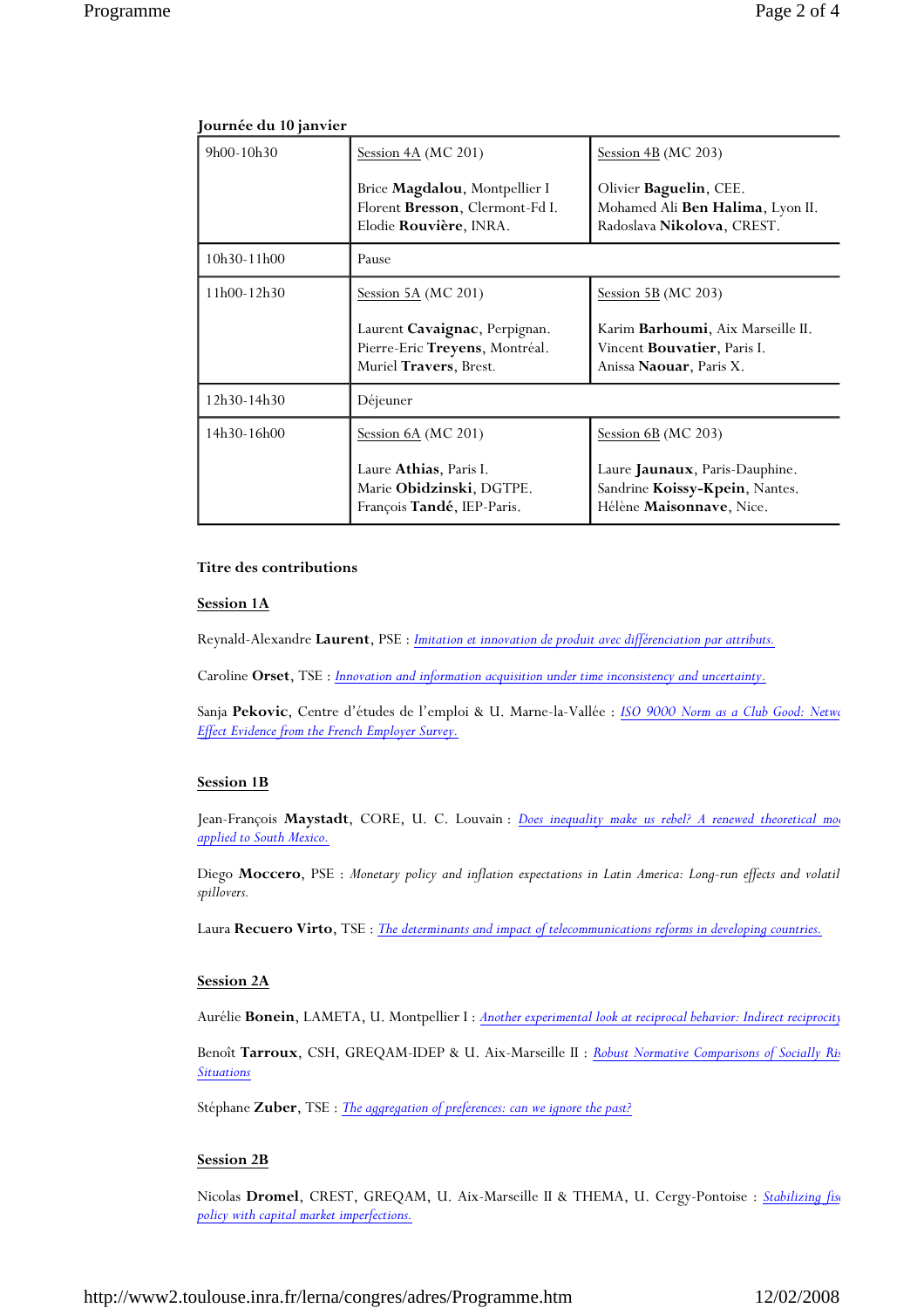Aurélien **Eyquem**, CREM, U. Rennes I : *Fiscal policy in an estimated model of the EMU.*

Laurent **Simula**, PSE & LMU, Munich : *Optimality conditions and comparative static properties of non-linear inco taxes revisited.*

#### **Session 3A**

*p y p pf*

Sara **Biancini**, TSE : *Alternating monopoly and tacit collusion.*

Emilie **Dargaud**, GATE, U. Lyon II : *Mergers, remedies and efficiency gains.*

Stéphane **Turolla**, LASER, U. Montpellier I : *Compétition spatiale dans le secteur de la grande et moyen distribution française.*

### **Session 3B**

Bity **Diene**, BETA, U. Strasbourg I : *A closer look at the relationship between life expectancy and economic growth.*

Marie-Hélène **Hubert**, U. Victoria : *The challenge of meeting the future food needs*.

Sébastien **Roussel**, DEM / LER-LER, IFREMER & LAMETA, U. Montpellier I : *Ressources naturelles propriété commune et durabilité de l'exploitation : quel rôle joué par l'information privée ?*

#### **Session 4A**

Brice **Magdalou**, LAMETA, U. Montpellier I : *Deprivation, welfare and inequality*.

Florent **Bresson**, CERDI, U. Clermont-Ferrand I : *A general class of inequality elasticities of poverty.*

Elodie **Rouvière**, INRA-MOISA : *Collective reputation, entry and minimum quality standard.*

### **Session 4B**

Olivier **Baguelin**, Centre d'étude de l'emploi : *Workforce participation of low-skilled women and male-fema earnings gap across the distribution of earnings.*

Mohamed Ali **Ben Halima**, GATE, U. Lyon II : *Transitions CDD - CDI et différentiels de salaire: Résult économétriques sur l'enquête Emploi.*

Radoslava **Nikolova**, CREST : *Motivate and select - Markets and the form of compensation.*

#### **Session 5A**

Laurent **Cavaignac**, GEREM, U. Perpignan : *Nonparametric congestion test*.

Pierre-Eric **Treyens**, CIREQ, U. Montréal : *A parametric bootstrap using the first four moments of the residuals, a why the classical parametric bootstrap fails in a linear regression model.*

Muriel **Travers**, CEDEM, U. Bretagne Occidentale *: Modification simultanée de plusieurs caractéristiques d'un bi hédonique : une nouvelle méthode de calcul de la variation de bien-être des ménages.*

#### **Session 5B**

Karim **Barhoumi**, GREQAM, U. Aix Marseille II & Banque de France : *Exchange rate pass-through a structural macroeconomic shocks in developing countries: An empirical investigation.*

Vi t **Bouvatier** CREM U R I & TEAM U P i I *Eff t f i i i l b k l di*